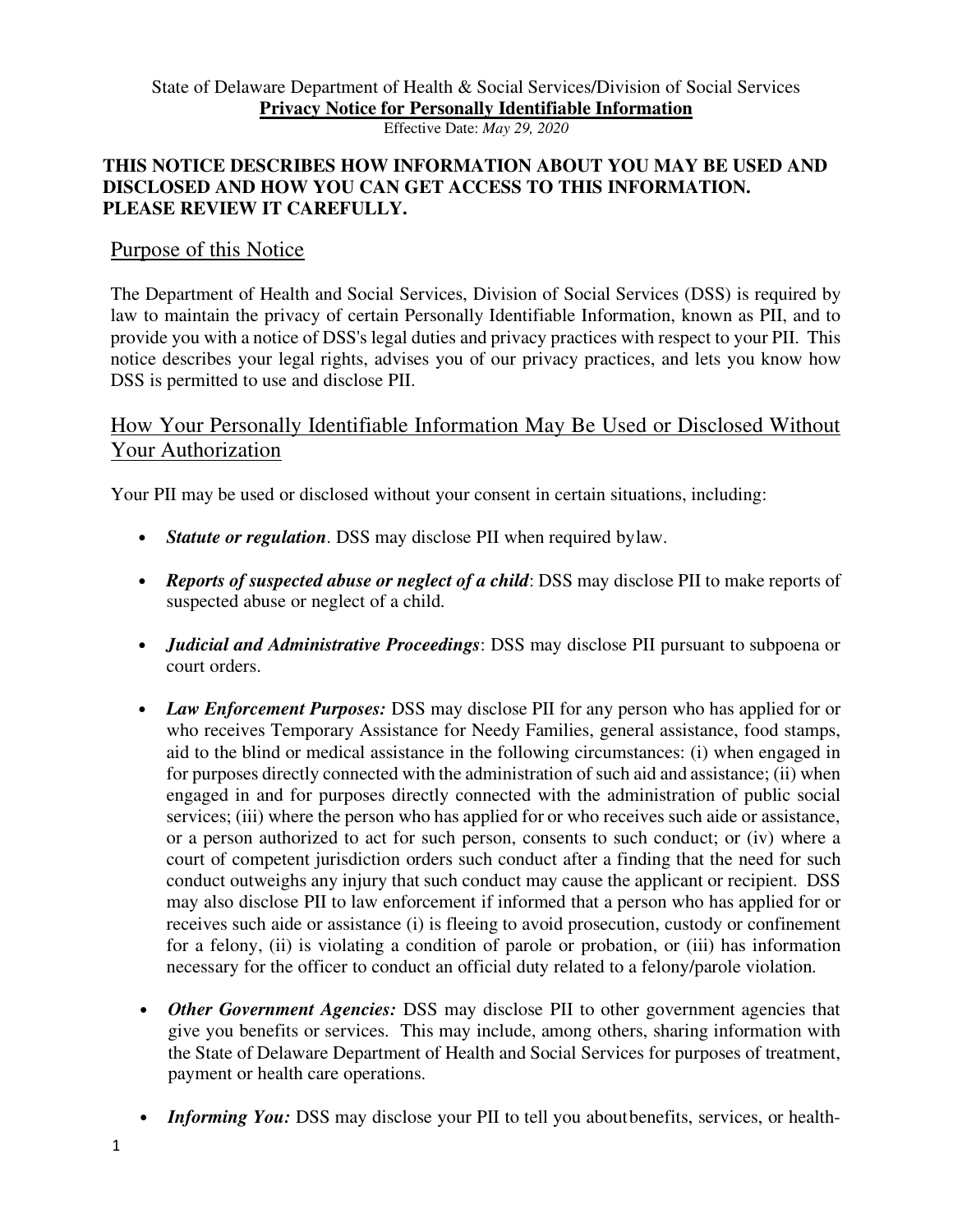care choices you have.

*In general, except as described above, DSS cannot use or disclose your PII to anyone without your written authorization.* There may be other federal or state laws that further restrict the use of PII by DSS. You may cancel your authorization at any time in writing, except to the extent that DSS has already used or shared information in reliance on that authorization.

## Your Privacy Rights

You have the right:

- To see and get a copy of your PII. You must ask for this in writing. You may be charged a fee to cover copying and postage costs.
- To ask for corrections to your information if you think it is wrong or incomplete. You must request, in writing, which information you want changed and why. Your request can be denied for certain reasons. DSS must give you a written reason for denial.
- To ask for a list of who has been given your PII, with certain exceptions. This list will include the dates that the information was shared. The list will not include information provided directly to you or your family. You must ask for this in writing.
- To ask for confidential communication. You may ask that DSS share information with you in a certain way or in a certain place. For example, you can ask to be contacted at work or by e-mail.
- To ask for a paper copy of this notice at any time.
- To not disclose your Social Security Number. However, failure to do so will result in denial of eligibility.

If you have given someone medical power of attorney or if someone is your legal guardian, that person can exercise your rights.

A request for inspecting, copying, amending, making restrictions, or obtaining an accounting of your health information must be made in writing to:

Division of Social Services 1901 N. DuPont Highway New Castle, Delaware 19720

For more information, please call DSS customer service at 1-800-372-2022.

#### Changes to this Notice

This notice may be changed or amended at any time. The changes are effective for all medical information, including what is on file. A new notice will be sent to you when changes are made. DSS will also post the new notice on its website at: